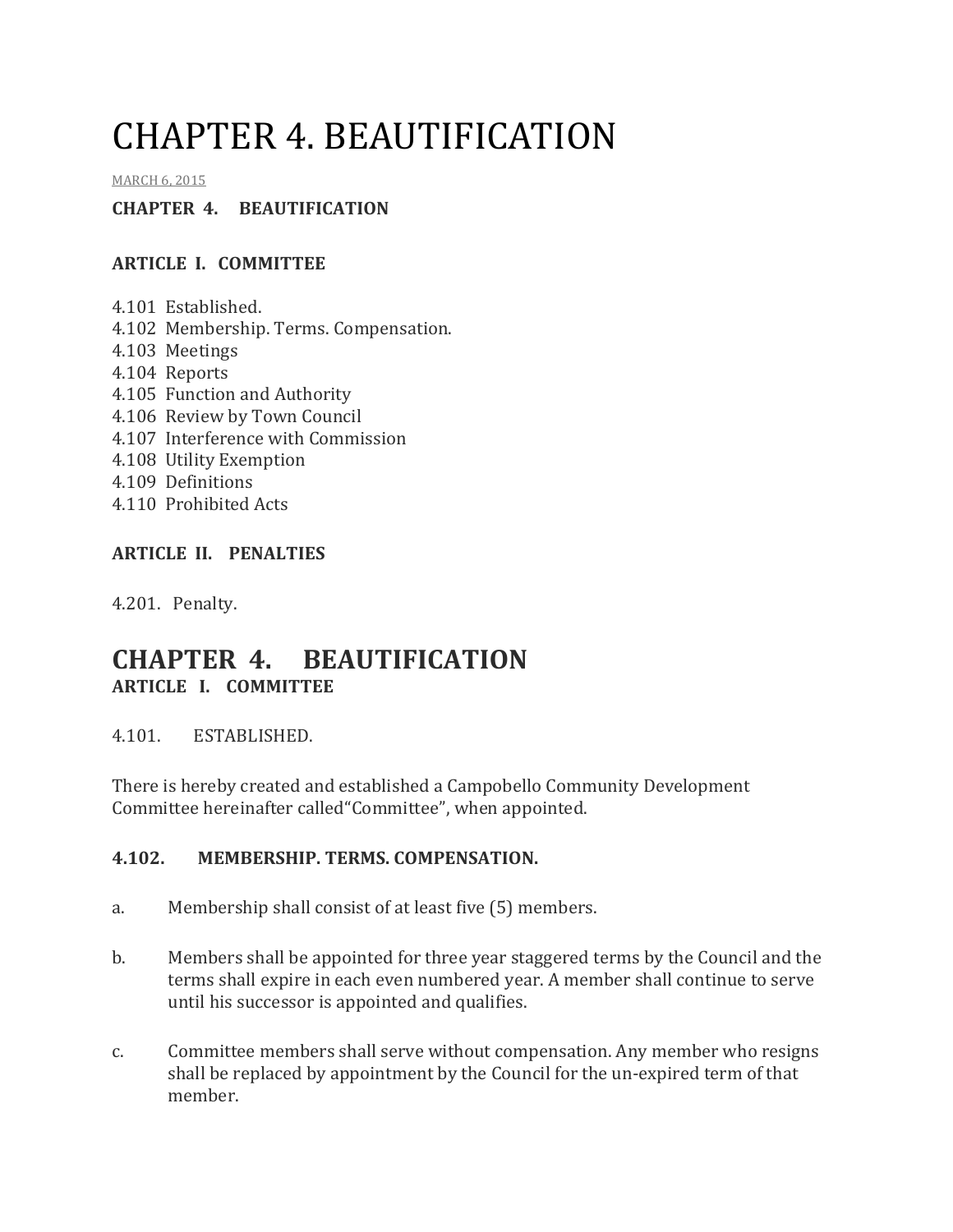#### **4.103. MEETINGS.**

- a. The Committee shall meet each year to organize and elect from its group a Chairperson, Vice-Chairperson, Secretary and Chairperson of Publicity. Officers shall serve for one year. The Committee shall meet on call by the Chairperson. In his absence, the Vice-Chairperson may call such meetings.
- b. The Chairperson may appoint such temporary committees from within or outside the membership of the Committee as may be deemed necessary to affect the functions of the Committee.
- c. Minutes of meetings shall be kept in written form as a permanent record. Copies of minutes shall be made available to the Town Council.
- d. Any member having three unexcused consecutive absences shall be automatically removed from the Committee, and the unexpired term filled by appointment by the Council.
- e. Robert's Rules of Order shall be followed as a procedure guide for all meetings. A quorum shall consist of a majority of the members of the Committee, and a quorum shall be present to conduct business.

#### **4.104. REPORTS.**

The Committee shall report at least annually to the Council as to the activities, programs and needs of the Committee and shall make such other reports as may be requested by Council.

#### **4.105. FUNCTION AND AUTHORITY.**

- a. The function of the Committee shall be to promote compliance with all environmental projects of the town; to determine and promote ways for making its highway approaches thereto and the surrounding areas more attractive and aesthetically pleasing to the eye; to encourage specifically the preservation, protection and replacement of trees, flowers and shrubs within the city and prevent their unnecessary destruction pursuant to the general police powers of the town.
- b. The Committee shall study and compile its financial needs and each year shall recommend an annual budget to the Council and, upon approval thereby, shall help implement same. The annual budget may include both operating and capital expenses. Budgeted revenue sources may include revenues from the town's General Fund, private donations and from any state or federal government grant programs and other sources. In recommending the annual budget, the Committee may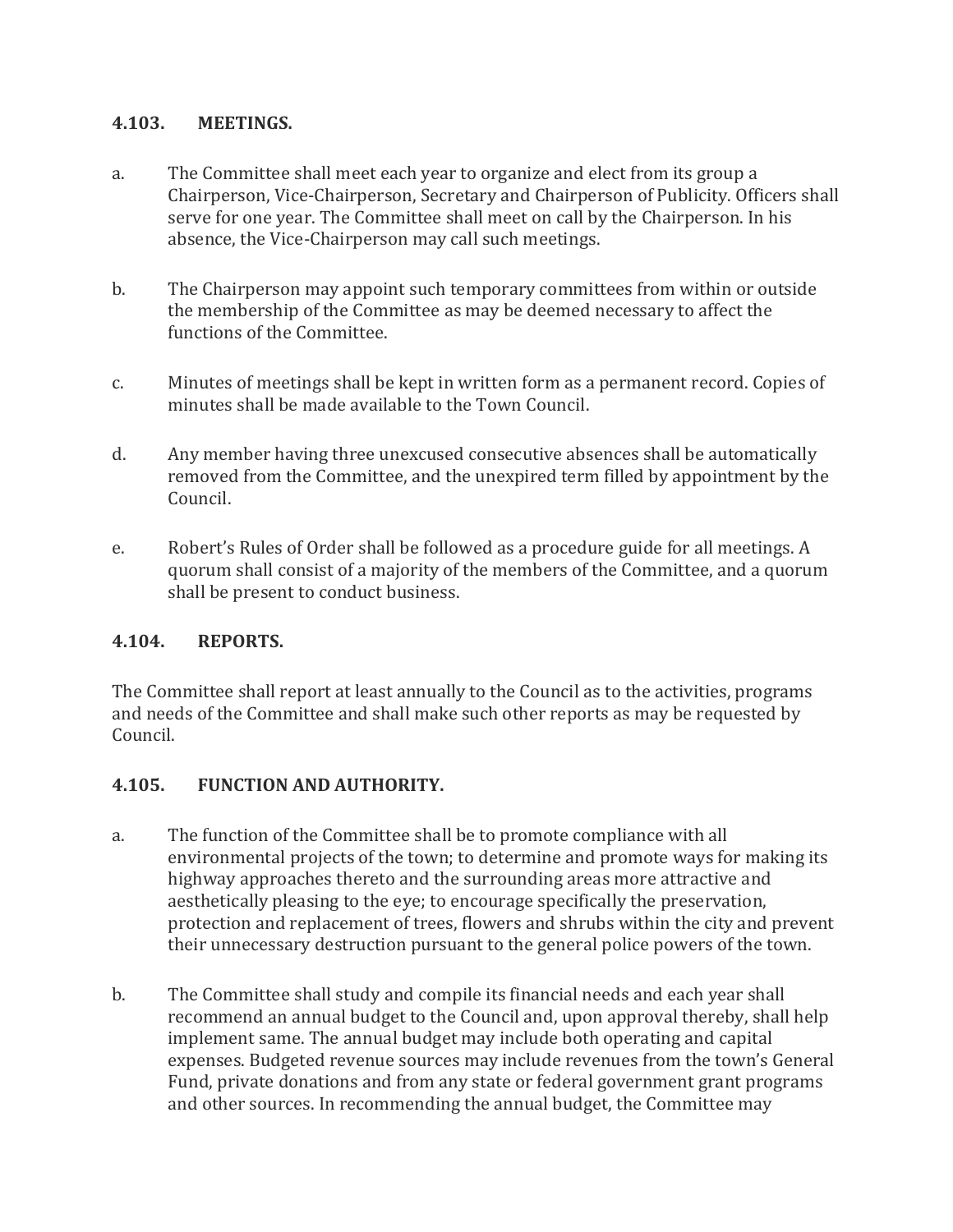designate certain revenues to be used for designated purposes and certain revenues set aside in a special account for future projects. The Council shall be furnished a monthly report of the revenues and disbursements of the Committee as may be required by Council. All funds and payment of bills for goods or services shall be approved by Council.

c. The Committee shall not enter into any contracts involving financial liability or incur any indebtedness except upon written authority from the Council; provided, however, the Committee may enter into agreements for the purpose of affecting its objectives, when no liability of the city is involved.

### **4.106. REVIEW BY TOWN COUNCIL.**

The Council shall have the right to review the conduct, acts, proposals, recommendations, programs and decisions of the Committee. Any person may appeal from any ruling or order of the Committee to the Council which may hear the matter and make final decision.

### **4.107. INTERFERENCE WITH COMMITTEE.**

It shall be unlawful for any person to interfere with the Committee, or any of its agents, while engaging in planting, cultivating, mulching, pruning, spraying, or removing of trees on public or private grounds.

#### **4.108. UTILITY EXEMPTION.**

Public and private utility companies shall be exempt from the provisions of this Chapter provided they file with the Town Clerk the policies and procedures followed in their flower, shrub and tree trimming and removal practices and provided a mutually acceptable standard is agreed upon by the utility and Council.

#### **4.109. DEFINITIONS.**

For purposes of this chapter, the following definitions shall apply:

- 1. Tree means any woody plant which:
- a. Has a trunk four inches or more in diameter at four and one-half feet above the ground, or
- b. Is of horticultural or ornamental variety, including but not limited to dogwood, redbud, crab apple, buckeye or holly and has a trunk diameter of three inches or more at one foot above the ground or a height of eight or more feet.